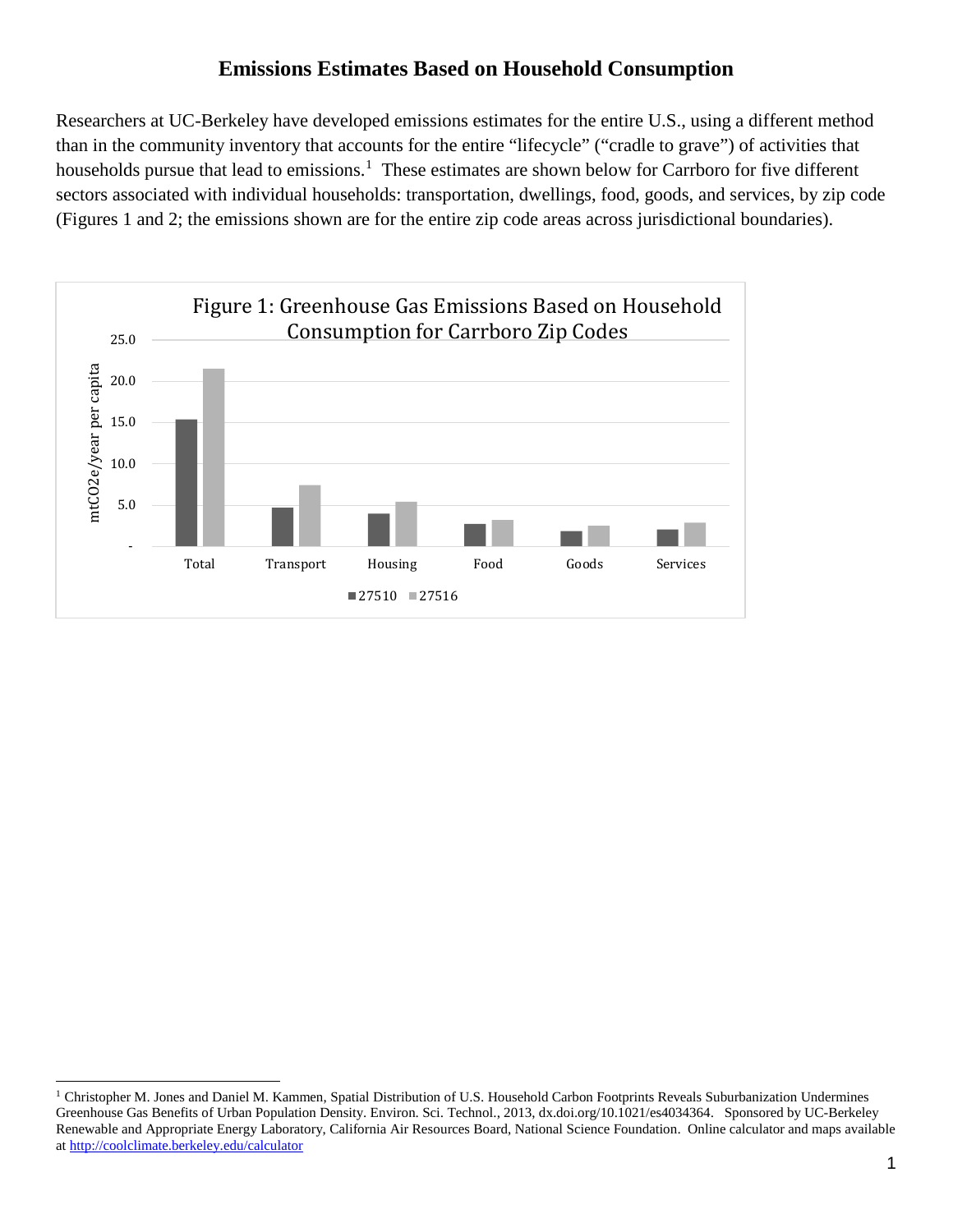

A few points are worth emphasizing from this work:

- 1) The total emissions per capita relative to the community based methodology results in about 3 times higher estimates. Conceptually, this is a function of geographically limiting community based emissions estimates to activities within the municipal limits and to direct emissions and a limited portion of the indirect emissions. For example, the increase in transportation emissions is mostly due to the increase in vehicle miles travelled to account for trips outside of Carrboro. In addition, the food, goods, and services emissions are not accounted for in the community based estimates.
- 2) There is a notable difference between emissions estimates for the 27510 and 27516 zip codes. The greater emissions in 27516 is due to differences between contributing factors such as vehicle fuel use and economic indicators (e.g., property value, income).

## Summarizing Potential Reductions

Current and potential emissions are summarized in Figures 3 and 4. Figure 3 presents emissions for the 2012 baseline from the community inventory along with future "business as usual" and 50% reduction scenarios. A "business as usual" transportation estimate is not included given the difficulty in completing this estimate with currently available data. Figure 3 graphically depicts the magnitude of changes expected and needed to approach the CCAP reduction goal for the different sectors and within the context provided by the 2012 inventory data and methodology.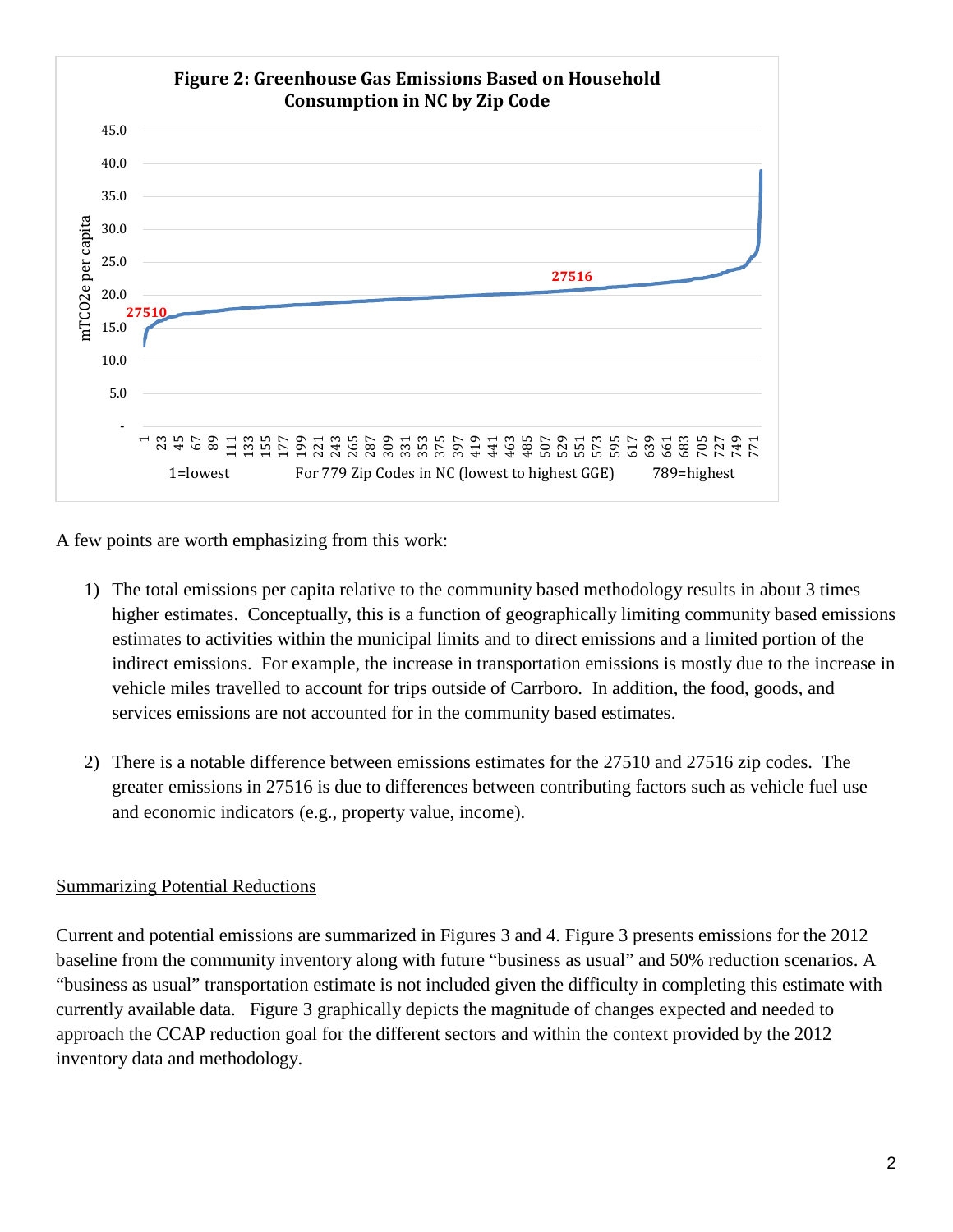

\* "business as usual" inferring no major changes to status quo.

Figure 4 is based on the household consumption approach from UC-Berkeley researchers and available data for an "average" Carrboro household. No attempt has been made to forecast these lifecycle based emissions estimates forward. The estimates and related information do suggest potential alternative strategies that can be considered with finer resolution than is possible with data from the community inventory. For example, household emissions can be calculated for Carrboro that indicate that the lowest (<\$10k) annual income households have about one half of the footprint of the highest (>\$110k) annual income households. The data and methods have sufficient detail to offer fairly granular assessments to help an individual household understand specific elements of their footprint and create a climate action strategy that fits that household.